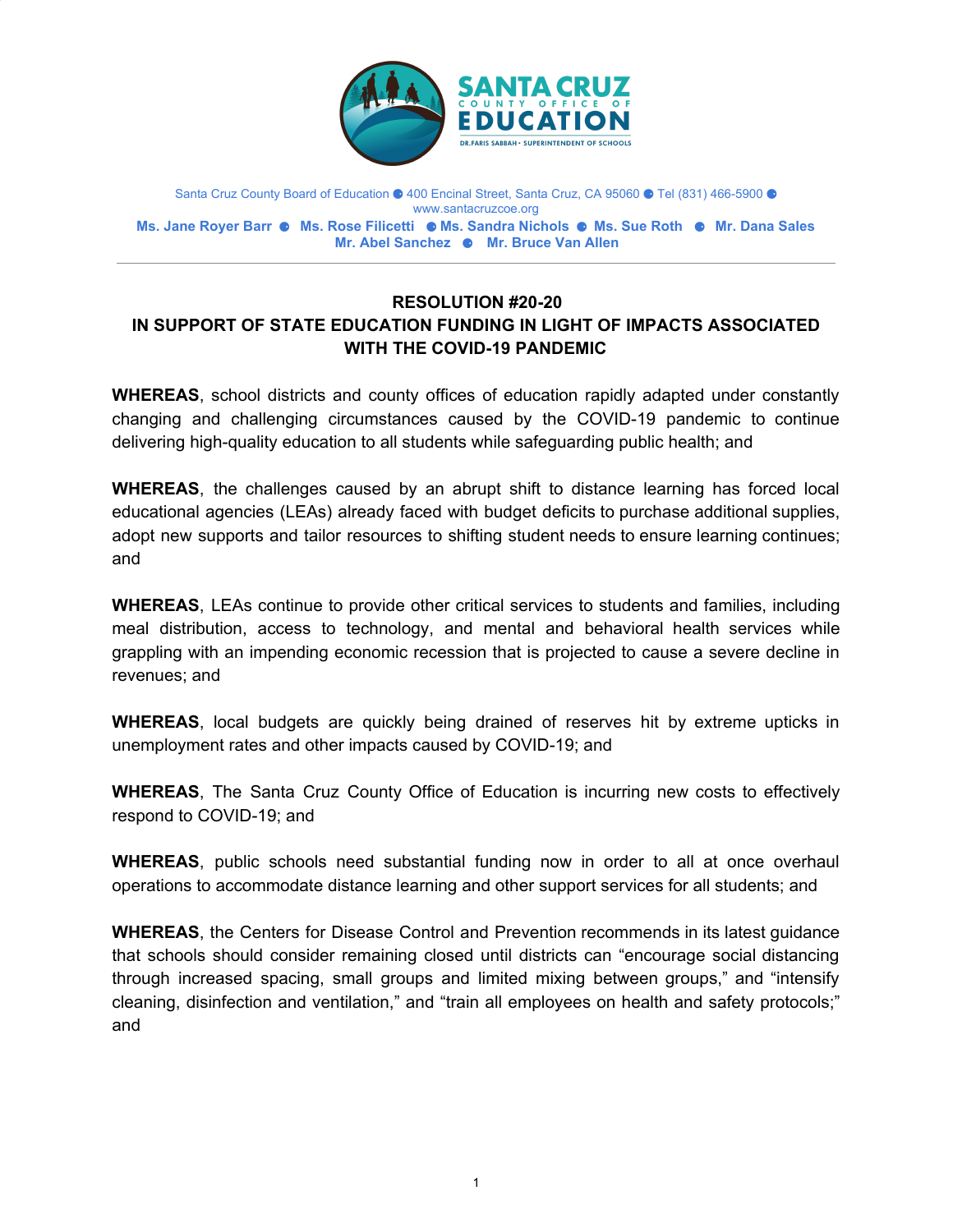Resolution #20-20 Regarding COVID-19 State Education Funding Page 2

**WHEREAS**, many uncertainties remain over how schools will operate upon students' return to campus in regard to staggered schedules, smaller class sizes, additional deep cleanings and other changes proposed by state officials in order to maintain a healthy environment for pupils, educators and staff; and

**WHEREAS**, recent analysis by the Learning Policy Institute found almost 320,000 teaching jobs could be lost nationwide if states cut their education budgets by 15 percent in response to COVID-19 economic impacts, resulting in increased class sizes; and

**WHEREAS**, a California School Boards Association survey of LEAs in March found that even before COVID-19, 77 percent of districts showed fiscal stress and are in deficit spending; and

**WHEREAS**, the CSBA survey also found that more than one-third of districts were already considering layoffs based on the January budget proposal; and

**WHEREAS**, conservative cost estimates from San Diego Unified and Los Angeles Unified suggest that districts have assumed added costs of approximately \$400 per student equating to statewide costs as high as \$2.4 billion above the Proposition 98 Guarantee; and

**WHEREAS**, the Governor's proposed May Revision includes a 10 percent cut to the Local Control Funding Formula, a \$19 billion decline in Proposition 98 and other reductions in education spending that would hobble the Santa Cruz County Office of Education's ability to reopen safely and effectively; and

**WHEREAS**, the \$31 billion in dedicated emergency funding for K-12 and higher education provided by the Coronavirus Aid, Relief, and Economic Security (CARES) Act falls far short of the 2009 American Recovery and Reinvestment Act, the Great Recession-era stimulus, which provided \$100 billion for education with investments in both state fiscal stabilization funds as well as public school categorical programs including Title I and the Individuals with Disabilities Education Act; and

**WHEREAS**, the proposed \$3 trillion federal Health and Economic Recovery Omnibus Emergency Solutions (HEROES) Act, which would provide \$100.15 billion in total school funding — including about \$58 billion for K-12 in a state fiscal stabilization fund to be distributed based on the Title I funding formula — is welcome, but still insufficient for ensuring student success and safety during this time; and

**WHEREAS**, a May 12 letter to members of Congress from CSBA and other education partners petitioned for, among other things, the authorization of an additional \$175 billion in federal relief funds for distribution to schools in 2020–21 and 2021–22, the creation of a \$13 billion Emergency Relief Fund to cover increased costs associated with serving students with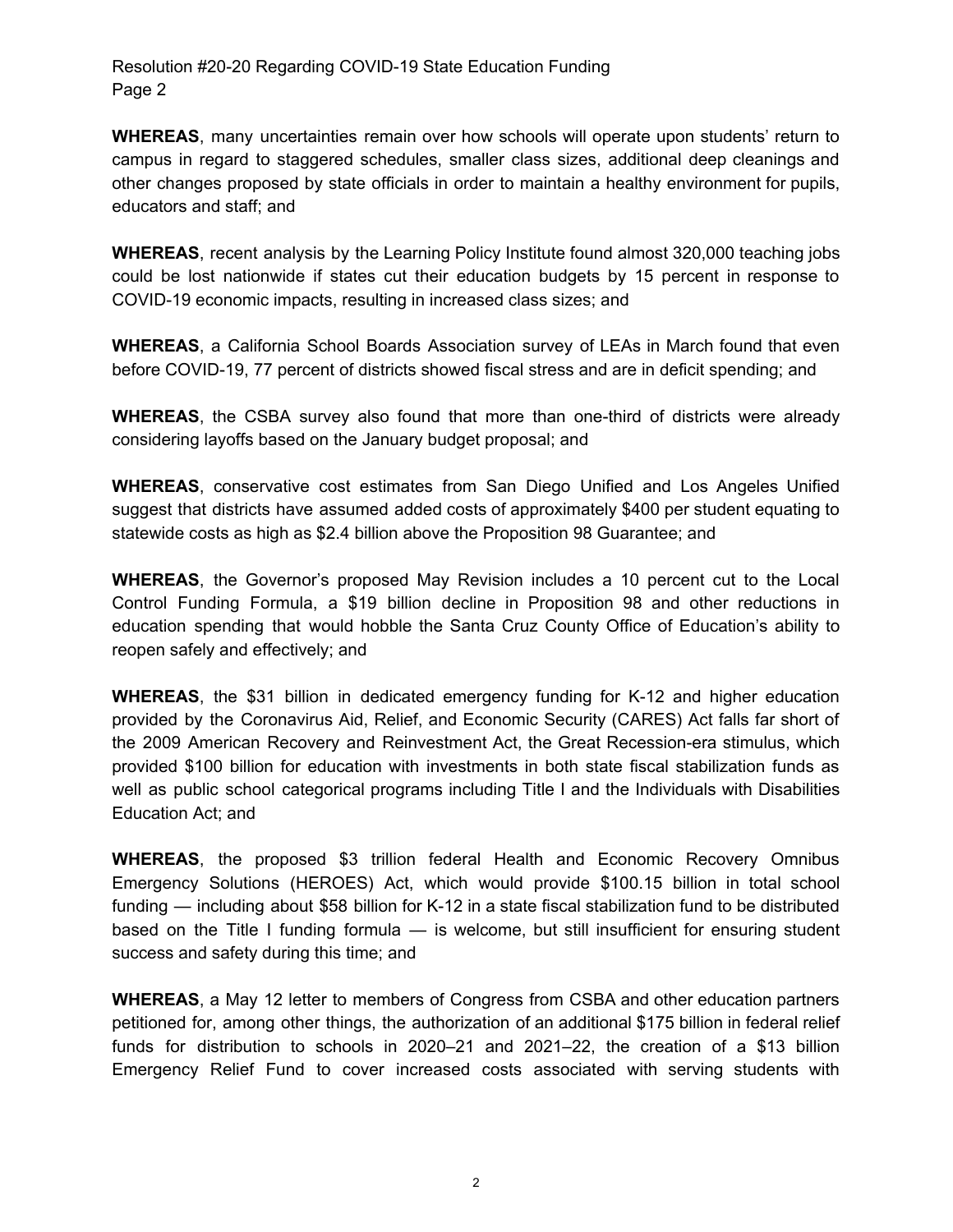Resolution #20-20 Regarding COVID-19 State Education Funding Page 3

individualized education programs (IEPs) during the COVID-19 crisis, expanded E-Rate eligible services and an additional \$2 billion in E-Rate program funding; and

**WHEREAS**, an April analysis by the Collaborative for Student Growth predicted a loss of 30 percent of the typical yearly gains in reading and nearly a full year behind in math for students in grades 3-8 due to the academic interruptions caused by COVID-19; and

**WHEREAS,** The Santa Cruz County Office of Education needs additional funding to ensure that all its students are able to make up for lost learning time and receive a world-class education in a safe, clean environment; and

**WHEREAS**, schools deserve financial support from the state that reflects the realistic challenges caused by COVID-19 now and when classrooms reopen.

**NOW, THEREFORE BE IT RESOLVED,** that the Santa Cruz County Board of Education calls on the Governor of California and State Legislature, inclusive of our state Senators and Assemblymembers, to prioritize stable public school funding in the 2020–21 state budget; and

**BE IT FURTHER RESOLVED,** that the Legislature pass a 2020–21 state budget, and that Gov. Gavin Newsom sign said budget, that includes:

- » The \$1.2 billion allocation included in the January budget proposal in on-going Proposition 98 funds for a statutory 2.29 percent cost-of-living increase; and
- » A repurposing of the \$1.5 billion in one-time proposals from the January budget to discretionary funding that schools can use to cover costs associated with COVID-19; and
- » A utilization of dollars within the State Reserve Fund currently totaling more than \$17 billion — to support schools; and

**BE IT FURTHER RESOLVED,** that a bond be placed on the November ballot of at least \$2 billion to address broadband access needs in schools, particularly in rural areas; purchase computer hardware; and support school health and safety activities related to COVID-19.